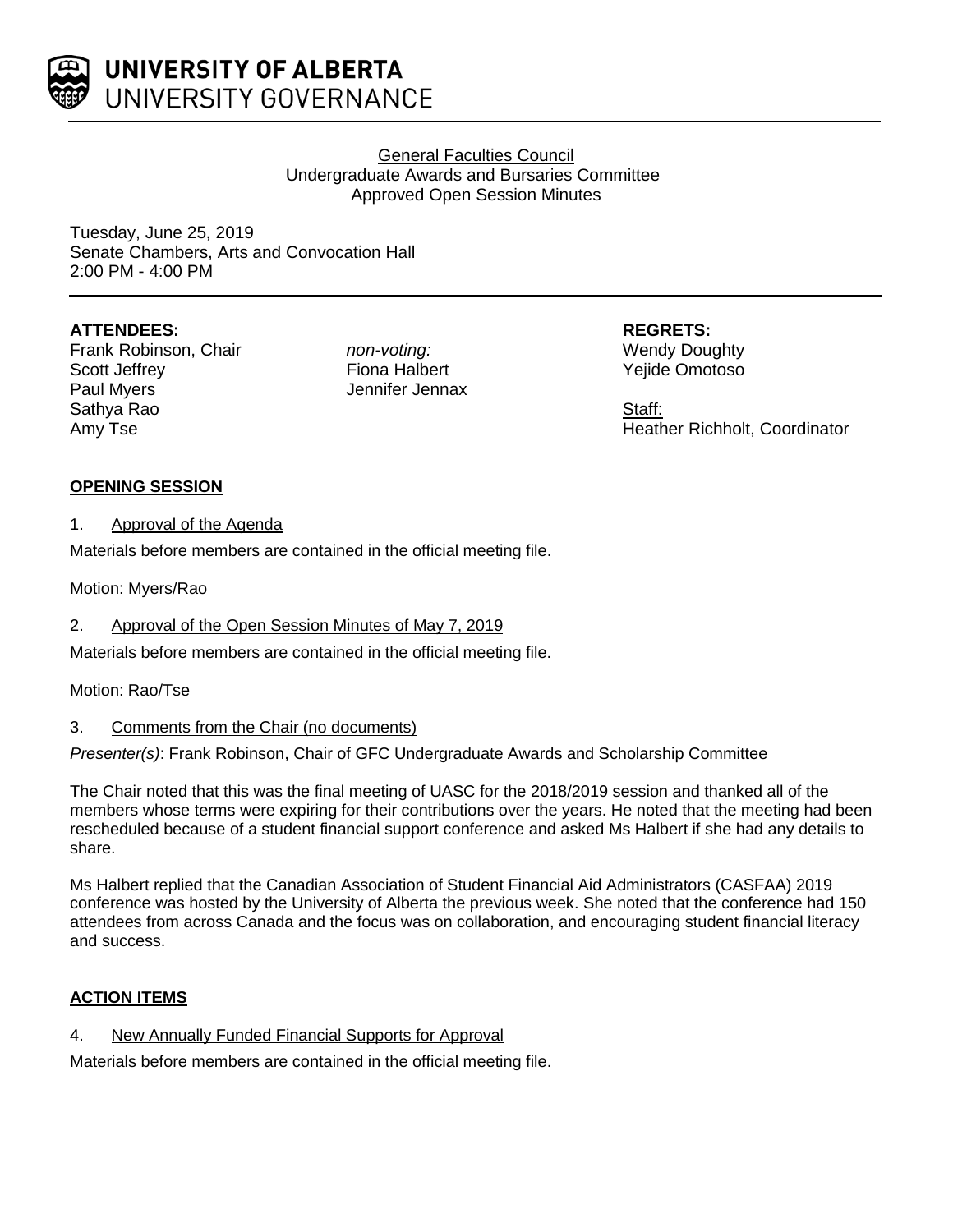*Presenter(s)*: Fiona Halbert, Assistant Registrar, Student Financial Support, Office of the Registrar; Allen Wolfe, Specialist, Student Financial Support, Office of the Registrar; Shari Klassen, Specialist, Student Financial Support, Office of the Registrar

*Purpose of the Proposal*: To approve new annually funded undergraduate awards and bursaries.

## *Discussion*:

Members discussed the Faculty of Medicine and Dentistry's measurement of "demonstrated aptitude in endodontics", and noted that awards could be established with primary selection criteria other than academic standing.

## Motion: Jeffrey/Rao

THAT the GFC Undergraduate Awards and Scholarship Committee approve, with delegated authority from General Faculties Council, the following new annually funded Undergraduate Awards and Bursaries, as submitted by Student Financial Support and as set forth in Attachment 1, to be effective immediately: Endodontics Third Year Scholarship Dentsply Sirona Endodontics Fourth Year Scholarship Van Vliet Family Football Award/Scholarship Schulha Family Golden Bears & Pandas Athletic Award Marina Palumbo Scholarship in Leadership

**CARRIED**

## 5. New Endowed Financial Supports for Approval

Materials before members are contained in the official meeting file.

*Presenter(s)*: Fiona Halbert, Assistant Registrar, Student Financial Support, Office of the Registrar; Allen Wolfe, Specialist, Student Financial Support, Office of the Registrar; Shari Klassen, Specialist, Student Financial Support, Office of the Registrar

*Purpose of the Proposal*: To approve new endowed undergraduate awards and bursaries.

## *Discussion*:

Members discussed selection criteria meant to allow Faculties to be flexible when considering students for awards. Members discussed current minimum award values, historic endowments, and the challenges faced with some older terms of reference when courses and programs change.

## Motion: Jeffrey/Myers

THAT the GFC Undergraduate Awards and Scholarship Committee approve, with delegated authority from General Faculties Council, the following new endowed Undergraduate Awards and Bursaries, as submitted by Student Financial Support and as set forth in Attachment 1, to be effective immediately:

RD Biamonte Award in English Literature of the Romantic Period Jeux de la Francophonie Canadienne Edmonton 2008 Award Tony and Yuen-Ching Lam Mechanical Engineering Award for Excellence in Design Tony and Yuen-Ching Lam Mechanical Engineering Award for Innovation in Manufacturing Ronald Glen McKenzie Bursary Paranchych Bursary in Engineering Christine Davies QC Scholarship in Family Law

**CARRIED**

## 6. Amended Financial Supports for Approval